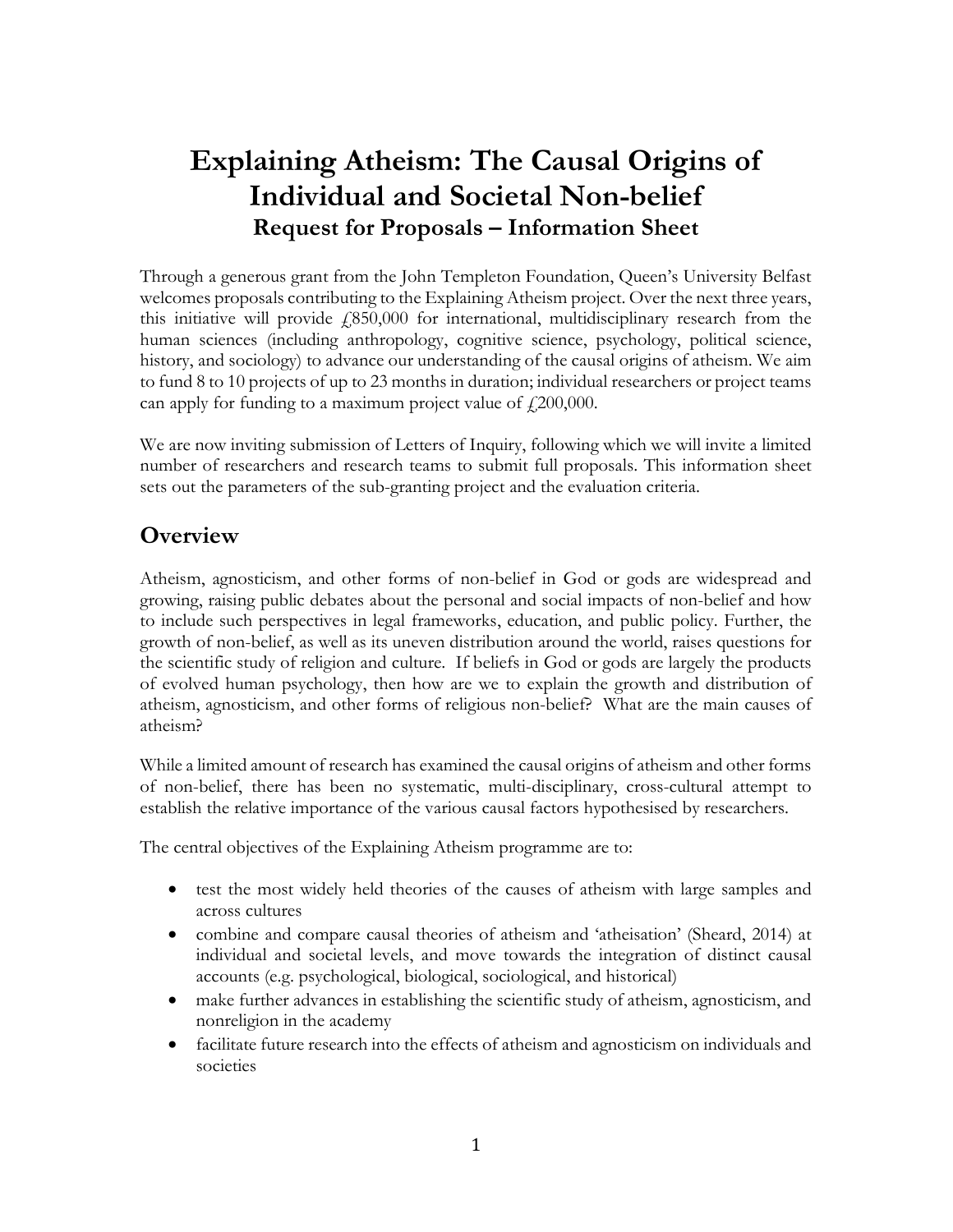improve public understanding of the evidence for and against commonly held notions of the causes of atheism.

To meet these objectives, the Explaining Atheism programme must overcome a variety of challenges that have hindered progress towards satisfactory causal explanations of atheism. These include the following major challenges:

- 1. Terminology: The term 'atheism,' as well as related terms such as 'agnosticism,' 'unbelief,' 'non-belief,' and 'irreligion,' is used by scholars and social actors to denote different things and to different ends, with no objective procedure for determining a 'correct' definition. Consequently, past attempts to provide causal explanations for 'atheism' have worked with different phenomena and, in some cases, conflated distinct objects of analysis (Lanman, 2012; 2016). This limits the effectiveness of some studies, but more importantly makes it difficult to crossanalyse studies to build a more advanced understanding of the causes of atheism.
- 2. Disciplinary Silos While excellent work has been done in developing particular explanatory accounts of particular forms of atheism in different disciplines, this work has never been systemised and collectively evaluated. One significant challenge to systemizing and collectively evaluating this existing work is that it involves qualitatively distinct types of causal explanation. Much quantitative work aims to uncover general causal factors at work probabilistically across individual cases (e.g. individual differences in cognitive biases or the intensity of religious socialisation) while much qualitative work aims to uncover the particular or 'actual' (Hitchcock, 2018) causal factors involved in a particular historical movement (Ledrew, 2016) or personal event. Unfortunately, these different research agendas are often seen as competing with one another and it is common for scholars holding to one of these agendas to ignore the work of those holding the other. This harms both efforts.
- 3. Inherent Obstacles to Causal Understanding: In addition to the difficulties surrounding our general understanding of atheism, there are substantial epistemological and methodological challenges to developing a causal understanding of any human phenomena. One of the most relevant and obvious challenges is the difficulty of making principled causal inferences from observational data (i.e. you cannot infer causation from correlation). While some experimental work has been done in the scientific study of atheism (Shariff, Cohen, and Norenzayan, 2008), this has only been done on a limited number of causal factors, in a limited number of contexts and with questionable ecological validity. To improve our causal understanding of atheism, we need to employ principled methods of causal analysis and be wary of overinterpretation.

The aim of the Explaining Atheism programme is to advance our causal understanding of atheism through a research programme that addresses and overcomes each of these difficulties.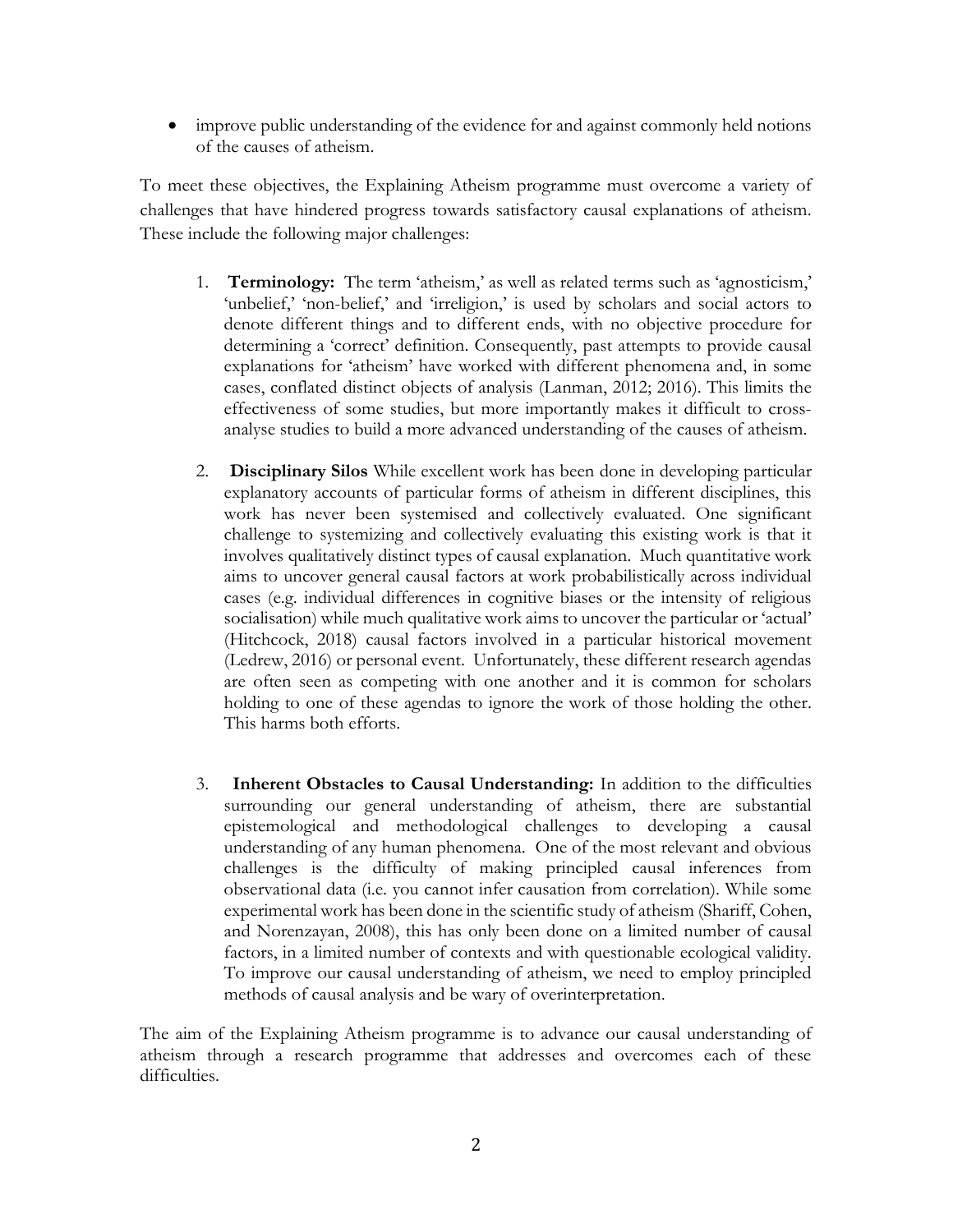- 1. In response to the challenge of terminology, we encourage scholars to disentangle the distinct phenomena associated with 'atheism' using the meta-theoretical principle of fractionation employed in the cognitive science of religion (e.g. Boyer, 2010; Whitehouse & Lanman, 2014, Lanman, 2016). For example, one should note that not holding theistic beliefs, identifying as an 'atheist' and having a moralistic opposition to 'religion' are not the same thing and are likely to have different causal antecedents. Further, we would highlight work in sociology (Lee, 2015), religious studies (Taves, 2013), and even behavioural ecology (Sosis, 2009) suggesting that such fractionated elements or 'building blocks' are assembled into cultural packages and identities that guide individual lives (e.g. Humanism, Marxism, Transhumanism). Consequently, we encourage researchers to recognize the value of examining not only beliefs/non-beliefs in isolation, but also as part of wider worldviews. We would endorse moving away from any essentialized or supposed correct definition of 'atheism' and towards greater specificity in the precise phenomena to be explained. We provide details below of the particular forms of 'atheism' examined by this programme.
- 2. In response to the challenge of disciplinary silos, the Explaining Atheism programme embraces two principles. The first is that there are different legitimate causal questions and aims when discussing atheism. It is a valid scholarly question to ask if there are psychological, biological, or other general causal factors at work across individuals and societies that are influential in determining whether someone is a theist or atheist (Willard, Cingl, and Norenzayan, 2020). Likewise, it is a valid scholarly question to ask why a particular historical change occurred (e.g. the decline of church attendance in Britain in the 1960s (Brown, 2010) or why a particular individual either becomes or remains an atheist (Zuckerman, Galen, and Pasquale, 2016).

The second principle is that researchers working on each of these types of questions can learn from those working on the other. Researchers engaged in establishing general causal factors can learn much from engaging with individual case studies, as this may lead them to hypothesise new interaction effects (e.g. cognitive thinking style (Pennycook et al., 2012) may be a predicting factor of atheism but perhaps only in contexts in which there is a cultural tradition of opposing science & critical thinking with religion (Gervais et al, 2018; Farias et al, 2017)). Similarly, researchers engaged in explaining particular atheist movements or individual worldviews can learn much from engaging with more general causal research, as they can discover a plethora of causal mechanisms, some of which may be contributing to explaining their individual case studies, even in cases where they are directly unobservable. Consequently, we welcome proposals that address either/both question types and our programme activities are designed to foster cross-disciplinary collaboration.

3. In response to the challenge of causal analysis, we encourage researchers to be mindful of what their research methodologies permit in relation to causal claims and have prepared programme activities to discuss how causality is being conceptualised and empirically assessed across projects.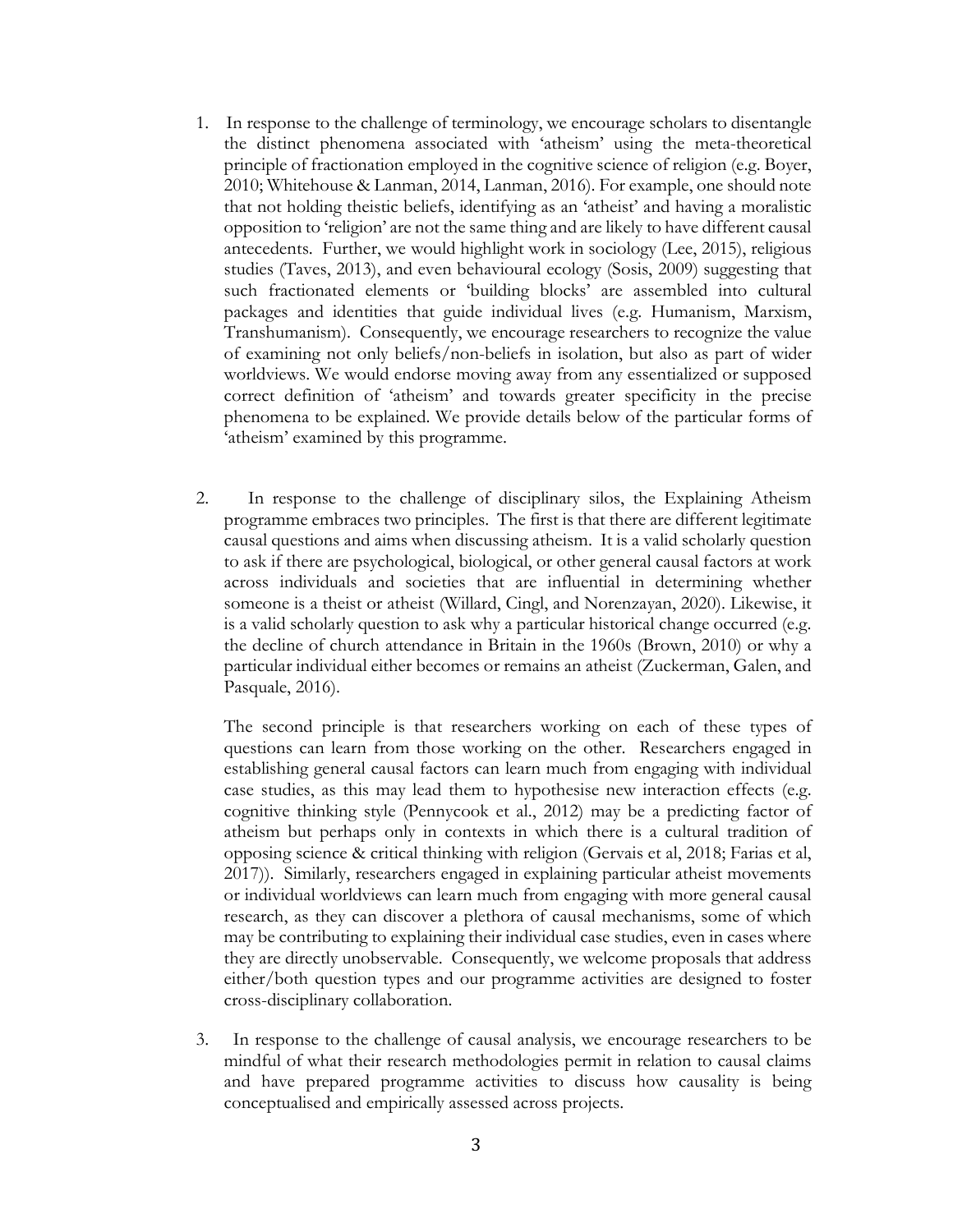## Key Information for Potential Applicants

## I. What varieties of atheism and non-belief are we interested in explaining?

Researchers have persuasively argued that the terms 'atheism,' 'unbelief,' and 'nonreligion,' do not point to simple, unified objects of analysis. Rather, they are cover terms for a variety of distinct phenomena. For example, Lanman (2009; 2016) has made the case that beneath everyday discourse of 'atheism' may lie at least 3 causally relevant kinds:

- The absence of belief in the existence of a theistic God, or non-physical agents more generally.
- Moral judgements of the immorality of "religion."
- Social identities that prominently feature the concept "atheism" or other forms of "nonreligion."

Moreover, in the wider literature on secularism, atheism, and nonreligion, there are a number of distinct foci beyond belief and non-belief, such as religious affiliation and disaffiliation, nonreligious worldviews, and political ideologies.

While further research is warranted on all of these topics, the Explaining Atheism programme will focus its efforts on explaining non-belief in the existence of God, gods, and other supernatural phenomena. This narrow conceptualisation will allow for a shared focus across both core and funded projects and substantial scope for collaboration between research teams. While moral judgments of the immorality of religion and positive nonreligious worldviews and ideologies such as Humanism, Marxism or Transhumanism may be important to investigate as potential explanatory factors for non-belief in the existence of God or gods, they do not, themselves, constitute the explananda of the programme.

In relation to non-belief in God or gods, the Explaining Atheism programme will focus on improving our explanatory understanding of the following phenomena, as derived from research on Understanding Unbelief (Bullivant, Farias, Lanman, and Lee, 2019) and elsewhere:

- 1. Non-theism: non-belief in the existence of a theistic God
- 2. Non-belief in other supernatural kinds. While there are a large number of additional supernatural kinds, the Explaining Atheism programme is most interested in explaining non-belief in:
	- a. spirits, ghosts, ancestors and other culturally relevant supernatural agents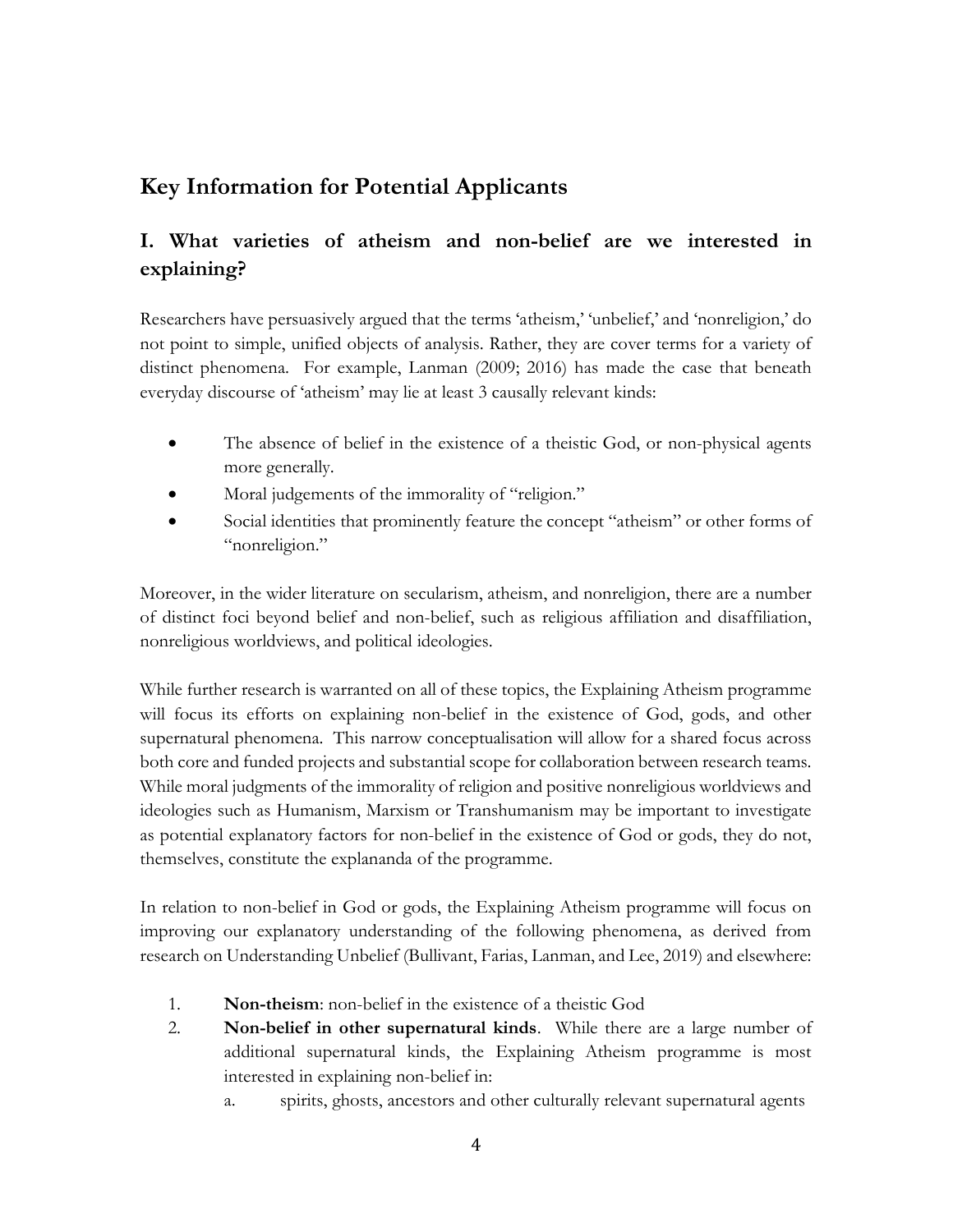- b. a universal spirit or lifeforce
- c. underlying forces of good and evil
- d. fate
- 3. Metaphysical Naturalism: non-belief in all supernatural phenomena

Beyond these forms of non-belief, the Explaining Atheism programme is also interested in explaining the following attitudes towards questions of the existence of God and other supernatural kinds.

- 4. **Strong Agnosticism:** the view that nothing is known or can be known about the existence of God, gods, or other supernatural kinds
- 5. Supernatural Indifference: Taking little interest in the question of the existence of God, gods, or other supernatural phenomena

Further, the Explaining Atheism programme is interested in explaining particular 'types' of atheism that emerge in particular countries by examining supernatural beliefs and a number of additional variables using latent class analysis. In Denmark, Finland, and the Netherlands for instance, research has indicated the existence of three atheist types (Lindeman et al., 2019):

- 6. Spiritual Atheism: Non-theism but with moderate to high levels of belief in other supernatural phenomena, less certainty in one's views, and less negative evaluations of religious traditions.
- 7. Analytical Atheism: Non-theism with few, if any, supernatural beliefs, higher levels of confidence in one's views, and generally negative evaluations of religious traditions.
- 8. Uncertain Unbelief: Non-theism but with ambivalent views of other supernatural phenomena and religious traditions.

## II. What types of explanations do we aim to produce?

The Explaining Atheism programme aims to determine:

- The most powerful general predicting factors of non-theism and other forms of non-belief at the individual level. Determining these factors will allow us to better understand who is likely to become a theistic or supernatural believer and who is likely to become a non-theist or non-believer.
- The most powerful general predicting factors of levels of non-theism and other forms of non-belief at a societal or national level. Determining these factors will allow us to better answer the question of why some groups or countries have higher percentages of nontheists and non-believers than others.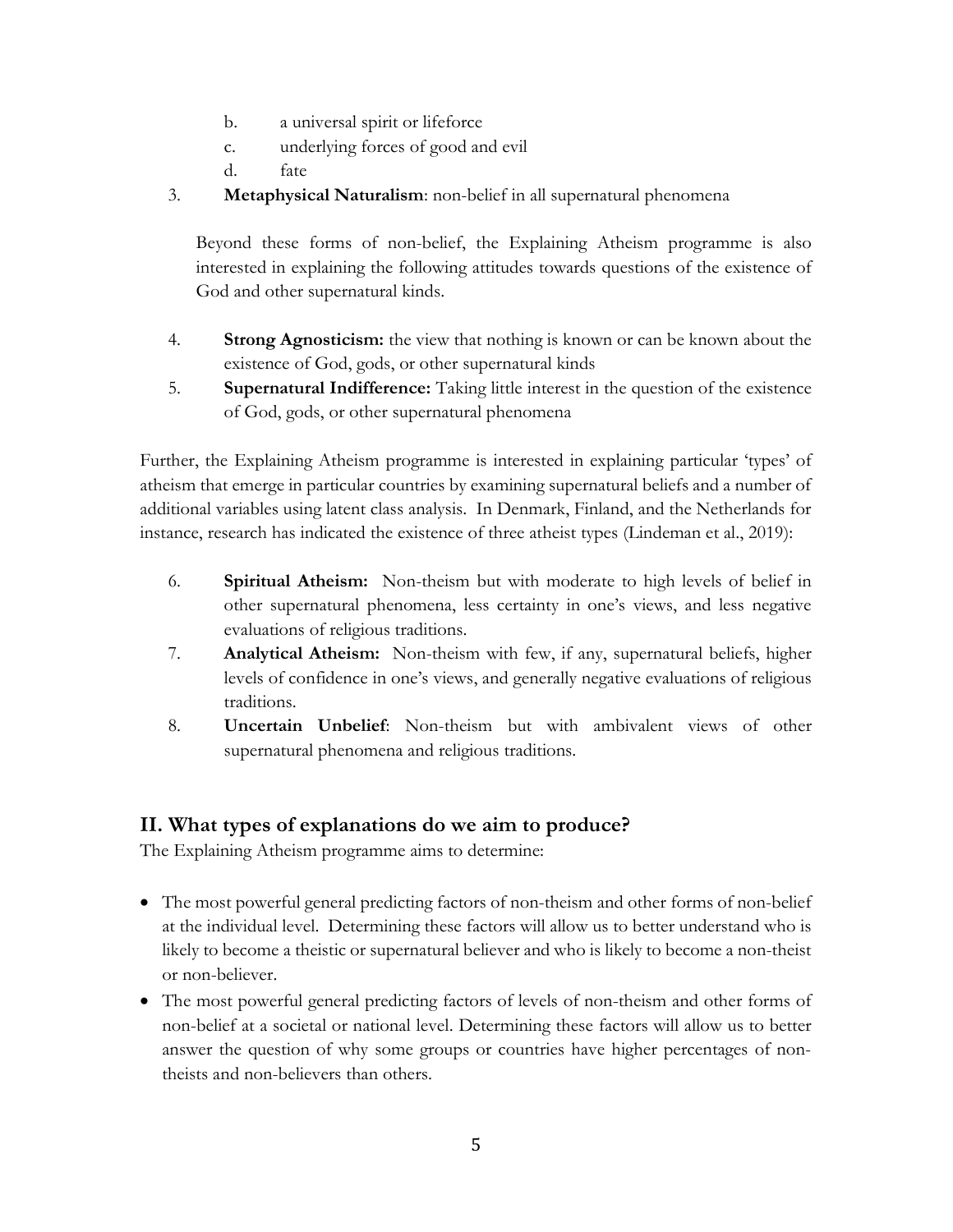- Well-evidenced causal accounts of how and why particular individuals became or remain non-theistic and/or non-believing.
- Well-evidenced causal accounts for how and why particular groups, populations, or nations developed high levels of non-theism or other forms of non-belief.

### III. What theories are we particularly keen to see investigated?

Dozens of causal factors have been proposed for non-theism and other forms of non-belief at both individual and national levels. While the Explaining Atheism programme is open to projects investigating any of these, we are especially interested in research examining the following:

#### 1) Individual level explanations

- Individual differences on cognitive and motivational variables as identified in the psychology and cognitive science of religion such as:
	- o Anthropomorphism (Guthrie, 1995; Waytz et al., 2010)
	- o Mentalizing (Norenzayan, Gervais, and Trzesniewski, 2012)
	- o Promiscuous teleology (Kelemen & Rosset, 2009)
	- o Mind-body dualism (Willard, Cingl, and Norenzayan, 2020)
	- o Need for perceived control (Kay, Gaucher, Napier, Callan, & Laurin, 2008)
	- o Perceived need to control and moralize other's behavior (Jacquet et al., 2021)
	- o Absorption (Lifshitz, van Elk, & Luhrmann, 2019; Luhrmann et al., 2021)
	- o Cognitive Style (Pennycook et al., 2012)
	- o Implicit Pattern Learning (Weinberger et al., 2020)
- Individual differences in religious socialisation such as:
	- o Exposure to Credibility Enhancing Displays (Lanman & Buhrmester, 2017)
	- o Religious and Nonreligious Emphasis (Hunsberger & Altemeyer, 2006; Sthran & Shillitoe, 2019)
	- o Normative status of theism and other forms of supernatural belief in one's nation or social environment
- Commitment to worldviews and meaning systems featuring non-theism and other forms of non-belief such as:
	- o Rationalism
	- o Humanism
	- o Marxism
	- o Transhumanism
	- o Postmodern scepticism
	- o Secular nationalisms
	- o Scientism
	- o Subcultures (e.g. musical fandoms)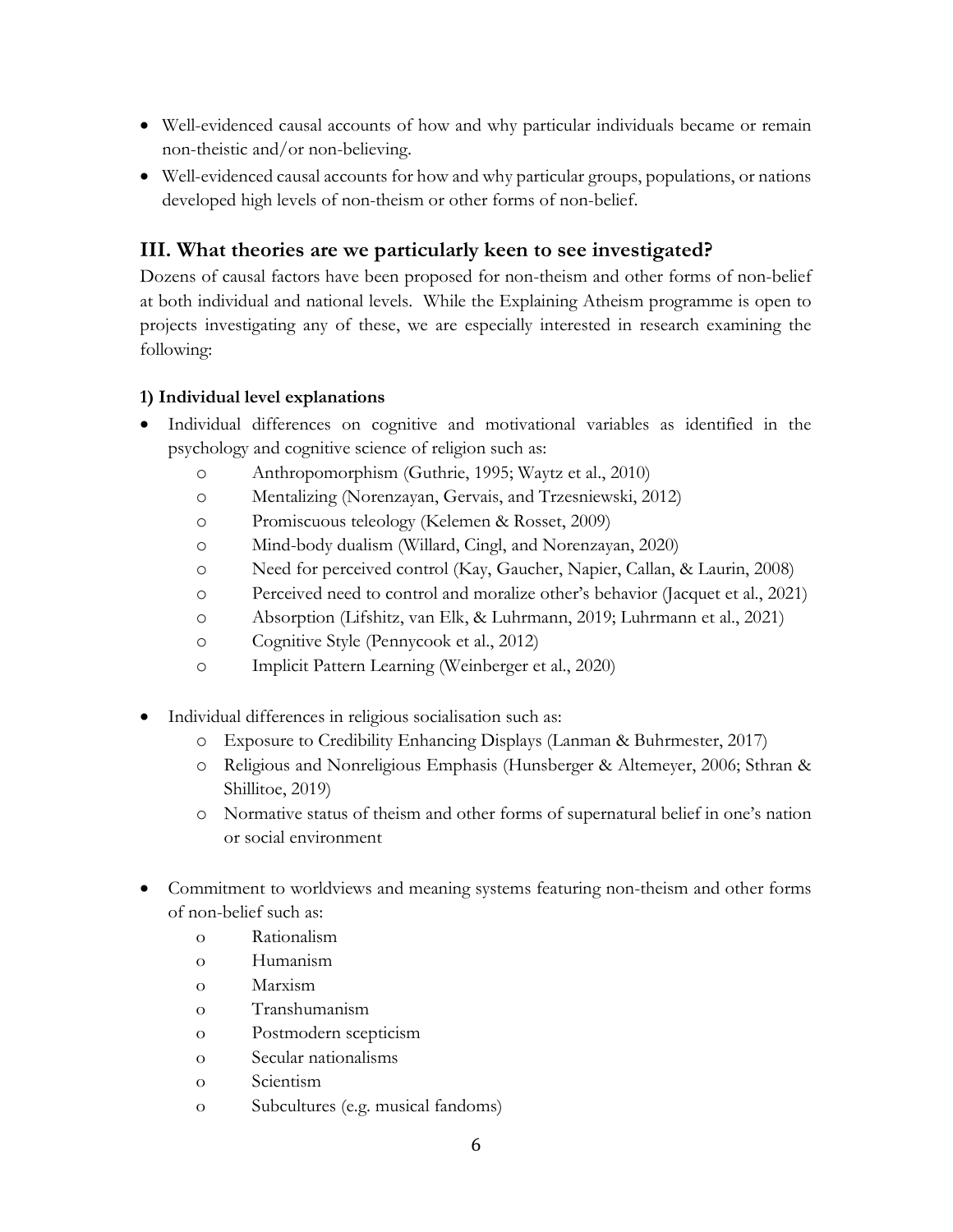- Exposure to worldview pluralism (McLure, 2016; 2017; Bullivant, 2014)
- Internet use (Downey, 2014; Brown, 2014)
- Popular theories in the public sphere:
	- o Intelligence (Zuckerman, Silberman, and Hall, 2013)
	- o Education (Beit-Hallahmi, 2007)
	- o Missing or dysfunctional families (Vitz, 2013; Dudley, 1978)
	- o Rebelliousness (Vitz, 2013)
	- o Selfishness (Vitz, 2013)

#### 2) Societal & National Level Explanations:

- Existential security (Norris & Inglehart, 2004)
- Education (Mocan & Pogorelova, 2017)
- Secular Competition (Stolz, 2020)
- Religious Pluralism (Olson et al., 2020)
- Government Regulation (Fox and Tabory, 2008)
- Technological change/uptake (Taira, 2021)

#### IV. What topics are outside the scope of this project?

The scholarship surrounding atheism, secularity, and nonreligion is growing rapidly as researchers examine a number of important issues and questions. While we view all of the topics below as important for the continued development of the field, they fall outside the scope of this particular request for proposals. While applicants are welcome to address these topics if they deem them necessary to complete a project on the causes of atheism, projects focused primarily on these topics will not be eligible for funding.

- Explanations of religious disaffiliation
- Explanations of atheist self-identification
- Explanations of anti-religious campaigning
- The effects of atheism on individuals and societies
- The phenomenology of atheism and other forms of non-belief
- Discrimination against atheists and other non-believers
- Descriptive and interpretive accounts of different forms of atheism and non-belief
- Conceptual critiques of terms such as 'atheism,' 'religion,' and the 'secular'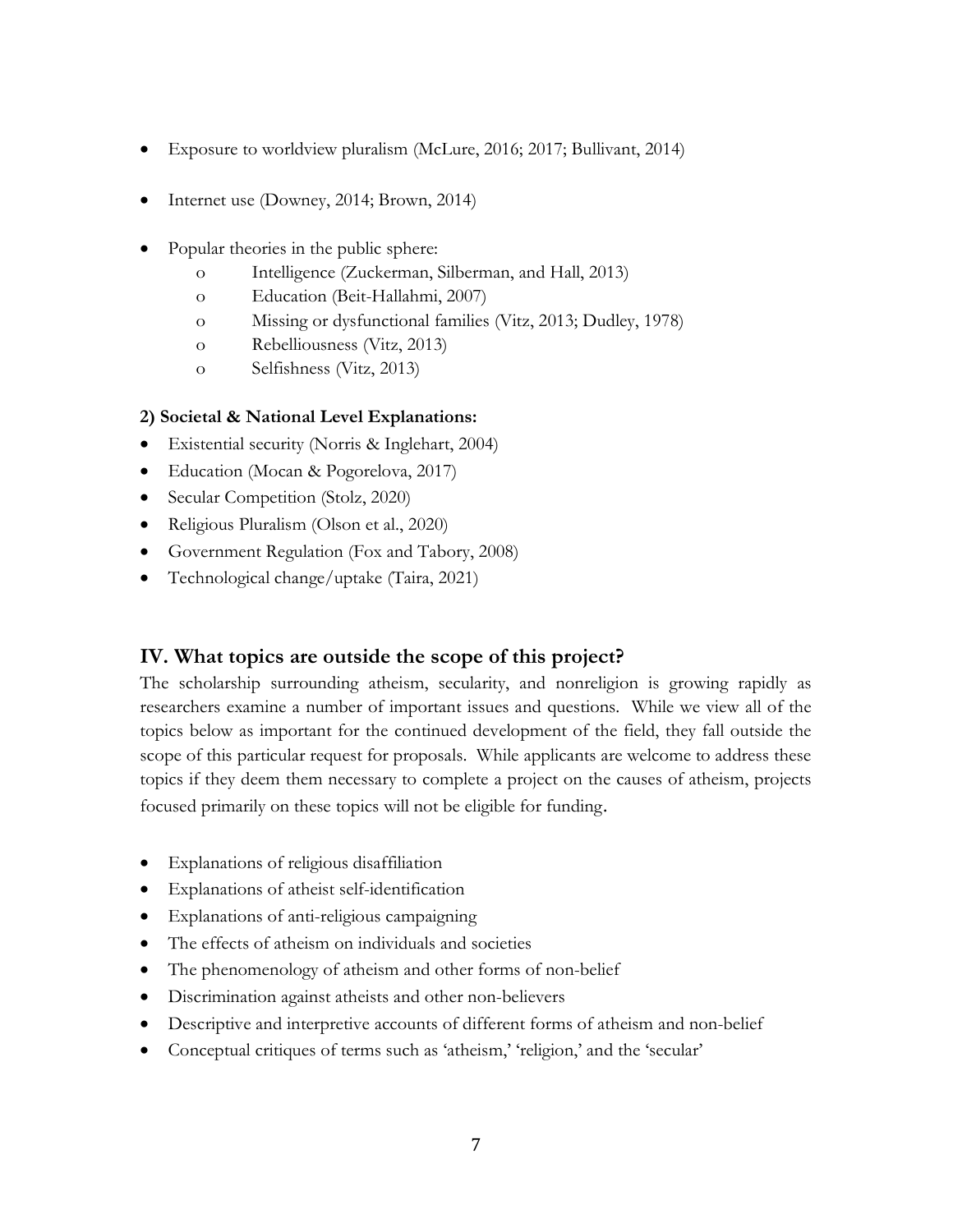#### V. What methods and research strategies do we see as most productive?

Determining the most powerful causal factors in individual and societal non-belief is difficult. So too is determining the extent to which those factors are at work in causing particular individuals or groups to become non-believing or retain non-belief. Consequently, it is necessary for researchers to utilise the affordances of a number of research methods and strategies. Applicants are invited to pursue whatever methods they deem most appropriate for their particular research questions. We note that the following methods may be particularly useful.

- Natural or laboratory experiments (Willard & Cingl, 2017; Shariff, Cohen, and Norenzayan, 2008)
- Survey research (Norris & Inglehart, 2004; Gervais & Najle, 2019)
- Textual analysis of deconversion narratives (Sheard, 2014; Zuckerman, 2011)
- Longitudinal research using existing datasets (Mocan & Pogorelova, 2017; Fox and Tabory, 2008; Olson et al., 2020)
- Historical analysis (Smolkin, 2018; Turner, 1985)
- New fieldwork aiming to test causal theories in particular contexts or with particular individuals (Turpin, 2018)
- Emerging methods for exploring the 'digital social' and/or 'digital religion' (Possamai-Inesedy & Nixon, 2019; Campbell, 2017), especially those harnessing Big Data approaches (Balažka, Houtman, and Lepri, 2021).
- Computational modelling (Cragun et al., 2021)

#### VI. How will the programme's activities help projects succeed?

A key objective of the Explaining Atheism grant competition is to create a diverse community of research practice, with members who learn from each other's methodologies and findings and who share enough of a research vocabulary to collaborate on further research of mutual benefit. We are particularly keen to ensure that projects focused on establishing general causal factors and projects focused on establishing well-evidenced causal stories of particular people and groups are able to best learn from each other and to enrich the core Explaining Atheism research projects and that projects working in different geographical contexts can share methodologies and data for collaborative projects. Moreover, we are committed to ensuring that funded projects have as substantial of a public impact as possible.

Consequently, we have designed a series of programme activities to help encourage crossprogramme collaboration and media engagement, including focused online workshops introducing individual projects, examining how different projects conceptualise and assess causality, considering the impacts of different operationalisations of key independent and dependent variables, and considering the public relevance of our findings. We will also provide presentation templates to help ensure clear and effective cross-project communication. Moreover, we will hold two programme wide conferences. We envision that the first will be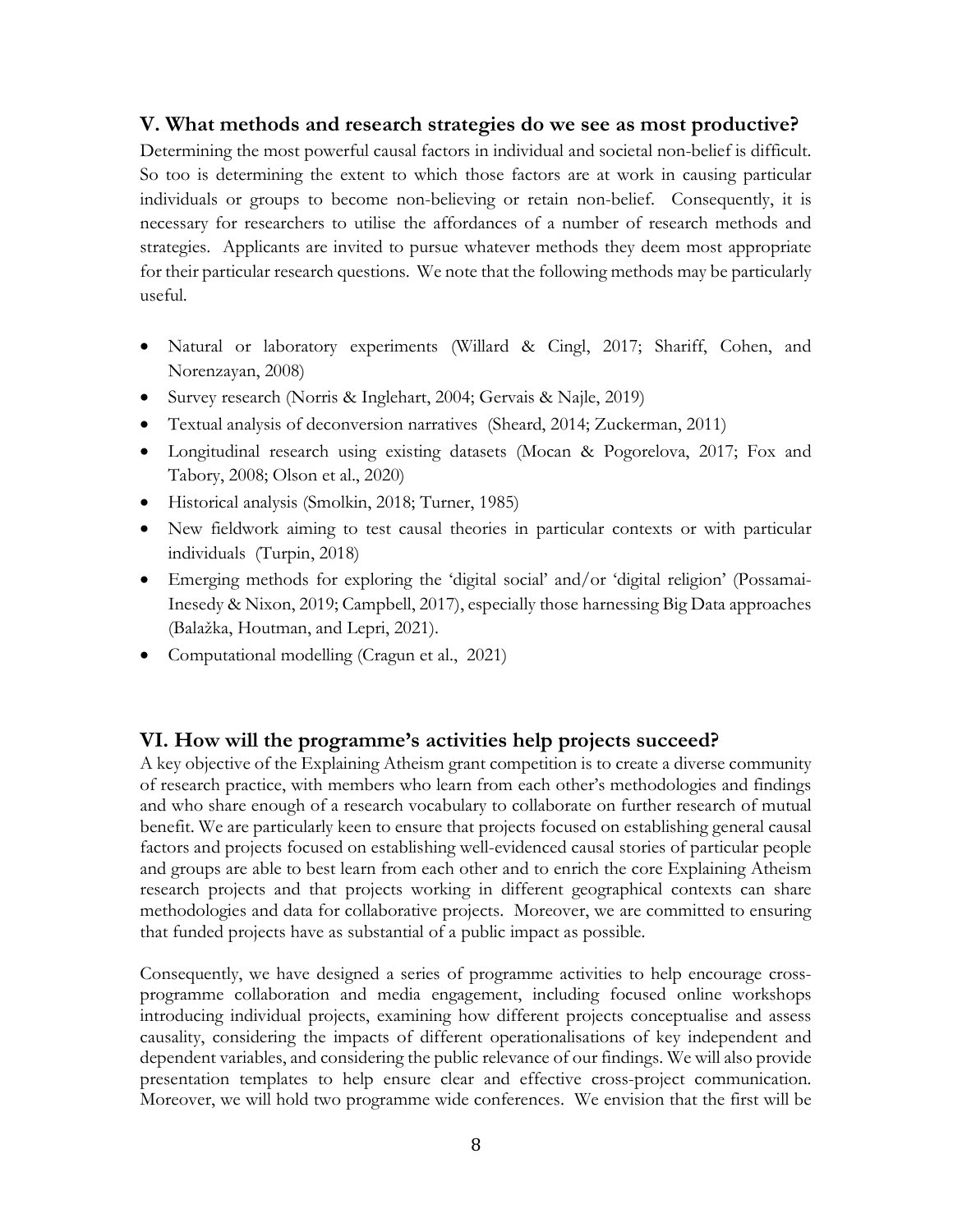a workshop in Spring 2023, likely in Belfast, which will not only work to update project teams on each other's work but also to encourage teams to consider the potentials of wider collaboration with each other and with media professionals. The second will be a final project conference in Summer 2024, likely at Oxford's Museum of Natural History, where we will consider the accomplishments of the programme, the relevance of our findings for public debates about the nature of atheism and other forms of non-belief, and consider future research.

All project teams should be represented at these events. Accommodation and meals will be provided for at least one representative of each project team. Applicants may request funding for additional team members to participate in these events at LOI stage, but may be requested to find additional funding. Applicants *should arrange their own travel, and may include this in their* budget calculations if required.

## VII. What are the criteria for evaluation?

Successful proposals should demonstrate:

- An awareness of the challenges of establishing causal accounts (e.g. correlation does not necessarily imply causation) and plans for addressing those challenges
- An awareness of the types of causal accounts they are investigating (e.g. general or singular causation; proximate or ultimate causation; psychological, biological, social, or historical causation) and how this type of causal account might fit with other types of explanations
- An awareness of the initial findings of the Understanding Unbelief programme indicating:
	- o the sizeable minorities of atheists and agnostics who identify as religious,
	- o that the majority of atheists do not choose to label themselves as 'atheists,'
	- o that only a small minority of atheists and agnostics are total naturalists,
	- o that the majority of atheists and agnostics believe in the objective existence of human rights and in the deep value of the natural world
	- o that atheists and agnostics differ relatively little from general populations on their top values (e.g. Family, Freedom) and on moral relativism
	- o that differences between the views of atheists/agnostics and general populations on the exclusive power of science to establish knowledge do not appear in China or Japan
- An awareness that some explanations may only be applicable in some contexts (e.g. WEIRD contexts (Henrich, Heine, and Norenzayan 2010) but not others
- An awareness of and willingness to engage with rival explanatory theories to best move the field forward and improve the public understanding of the causal foundations of atheism
- A commitment to the principles of Open science and programme-wide collaboration

Proposals will be evaluated according to four main criteria:

- relevance to project objectives
- appropriateness of research context and methodology for the particular questions being addressed
- scientific excellence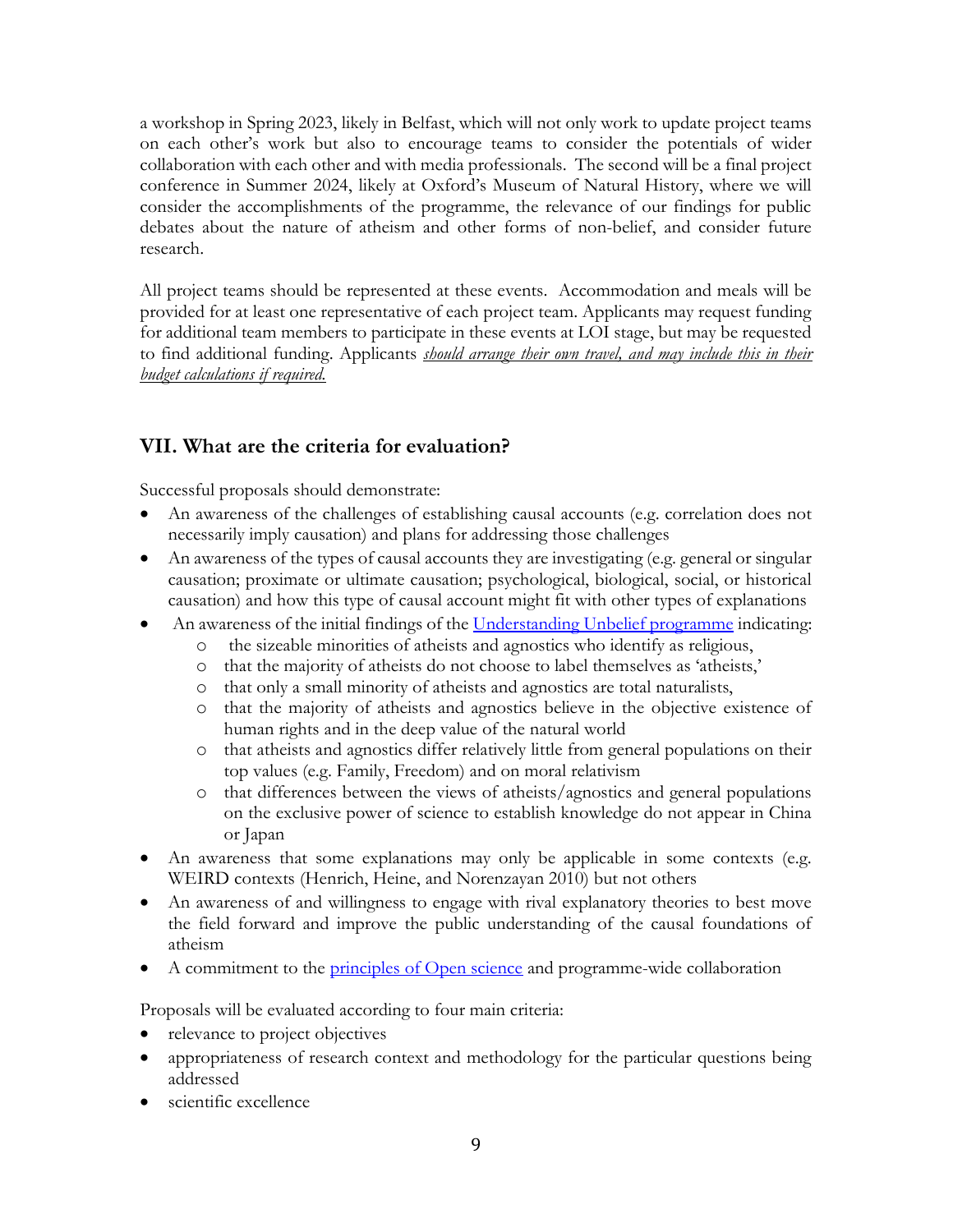#### • likelihood of contributing to new theory development. Explaining Atheism: Timeline and Application Instructions

Letters of Inquiry are due Monday, 28 February 2022. All applicants will be contacted within 14 days, and successful applicants will be invited to submit a full proposal; additional support for preparing full proposals will be provided. Submissions of full proposals are due no later than 29 April 2022. Final award decisions will be issued by Friday, 3 June 2022. The earliest start date for research is 1 August 2022 and the latest end date is 30 June 2024. Proposals can be for projects of any duration within these dates (longest project length: 23 months).

#### Letter of Inquiry (LOI) Stage

Applicants are required to submit:

1. A complete curriculum vitae for the PI and for all major team members (if applicable). A single project leader for communication purposes must be specified. CVs should be attached as a separate document from the Letter of Inquiry.

2. A Letter of Inquiry that includes the central questions of the project, the background and significance of the questions, the way in which the project addresses the dimensions set out above, and a summary of the research design. Please ensure your letter specifies how you will conceptualise and assess causality. The letter should not exceed 1,000 words (references do not have to be counted in this total; please specify word count at top of letter).

3. The amount of funding requested. Only a rough budget breakdown is needed at this stage. The amount can be revised at the full proposal stage (plus or minus 20%). Applicants are advised that overheads may be included within the requested funds, but only to a maximum of 15% of direct costs.

4. Please include a short (1 paragraph) summary of your data management plan and commitment to open science practices. This should include the type of data you will collect or use, a statement about your intentions towards open-materials and open-data, or an explanation of why this may be restricted for your data. Applicants should also include any plans for pre-registering studies, and for open access publications.

Application materials should be submitted by e-mail attachment, if possible, to  $explainingatheism@qub.ac.uk$  . "LOI" should appear in the e-mail subject line. The only acceptable file formats are .doc and pdf. Questions about the application process can be sent to the same address. All LOI materials must be received no later than midnight (GMT) Monday, 28 February 2022. An acknowledgement email will be sent within two working days of receiving the materials.

#### Full Proposal Stage

Those applicants invited to submit full proposals will complete an application form that will be sent to semi-finalists, which includes: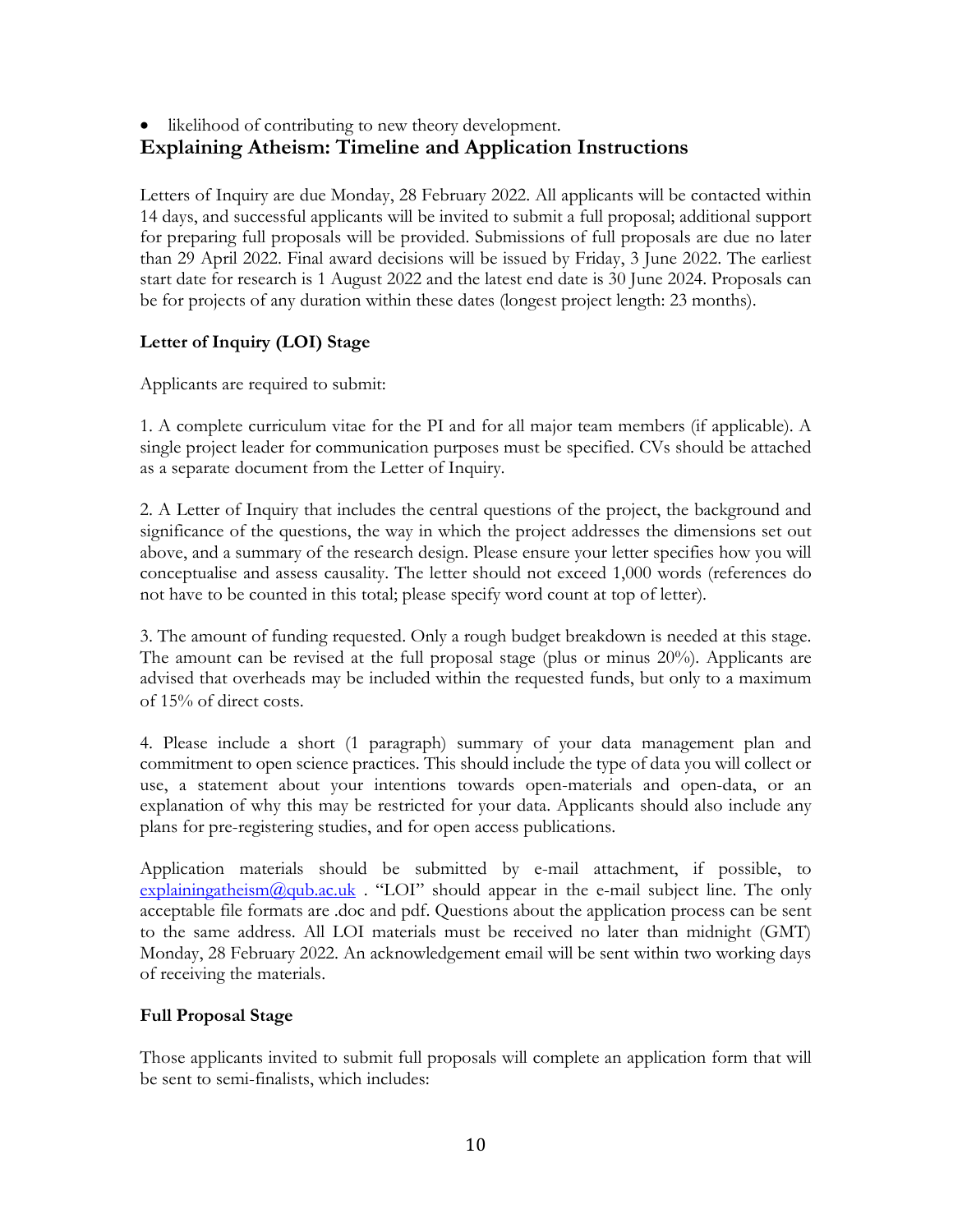1. A summary page, including the title of the project, amount requested, duration of the project, and information about team members.

2. An abstract of up to 500 words that explains the project and its significance to nonacademics, and that could be published on the project website and possibly in Templeton materials, and included in publicity materials if the proposal is funded.

3. A description of proposed activities, including key objectives and a detailed programme of work (4 pages maximum for projects requesting funds of less than  $f_1$ 50,000; and 10 pages maximum for projects requesting funds of over  $\ell$ 50,000).

4. Particulars of costs, specifying how the funds will be spent. Overheads are strictly limited to 15%, and funds cannot be used for major equipment purchases. Necessary project-specific costs for lab/space use and administrative support may be included as direct costs but must be justified.

5. A project timeline

6. A full data management plan. This should include:

- a) Plans for preregistering studies, or an explanation of why this is not possible
- b) The number and types of datasets expected to be produced

c) A commitment to creating and sharing comprehensive metadata for all data sets (e.g. code-books, collection information, or anything else required to locate and understand data in the dataset or facilitate data re-use), and to working with our data manager to create a data dictionary, outlining how terms and constructs are defined and measured across projects

d) An outline for how to handle and store data and materials for the project during the project. We will provide a restricted-access storage facility through FigShare that applicants will be able to use to back up and share data among team members

e) Plans for open storage of data, metadata, and materials at the end of the project. We will have a central project page for distributing this information on FigShare. As part of this, applicants can store their data on FigShare, or use alternate repositories and share links to their data repositories on FigShare

f) Plans for open-access publishing. [An amount of up to  $\ell$ ,6,000 should be included in the proposed budget to help support this.]

g) ORCID iDs for all team members

CVs submitted at the LOI stage do not need to be resubmitted. Full proposals should be submitted, ideally by e-mail attachment, to  $\exp$  lainingatheism $\omega$  qub.ac.uk. The words 'Full Proposal' should appear in the email subject line. The only acceptable file formats are .doc and .pdf. Questions about full proposals can be sent to the same address. Full proposals will be accepted only from applicants who have been invited to submit by the Principal Investigators on the basis of the LOI phase. Full proposals must be received no later than midnight on 29 April 2022 (GMT). An acknowledgement email will be sent within two working days of receiving the materials.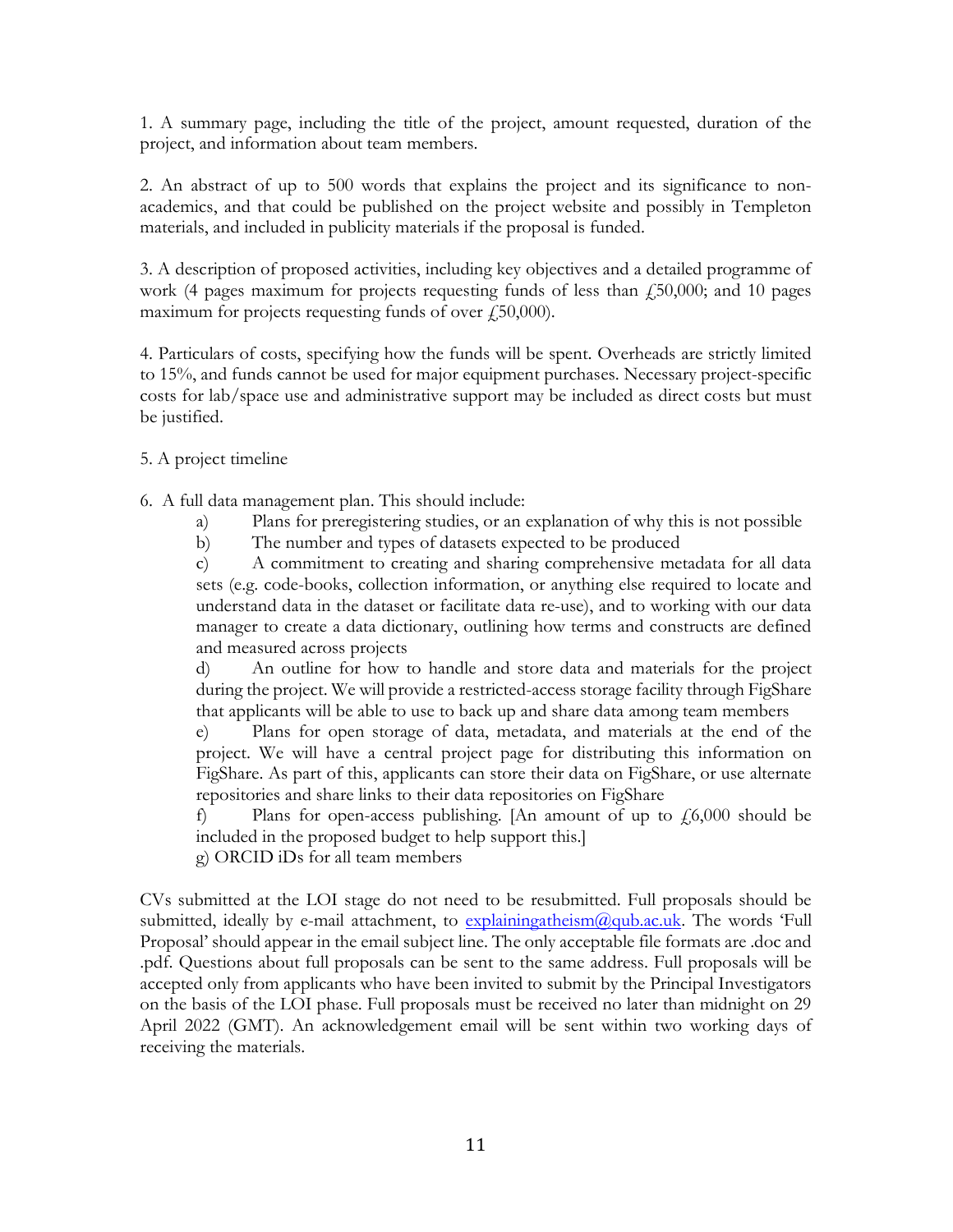## Grant Eligibility

The PI must have a doctorate and be employed at an accredited college or university. Applicants from countries under US Sanctions are unfortunately not eligible for funding. All applications must be submitted in English and all payments will be made in British Pound Sterling.

Research can take place in any departmental setting, but only projects using empirical research methods from the human science disciplines (e.g. anthropology, sociology, history, biology, psychology) are eligible for funding.

Applicants of all stages of their career are encouraged to apply and may apply as sole researchers or with a team of collaborators; early career scholars are also encouraged to investigate Explaining Atheism's Early Career grant competition, which will follow this general grant competition.

The PI of a funded project must commit to the following: 1) Regular contact with at least one member of the Project Team; 2) Submission of final reports, as well as semi-annual and final expenditure reports; 3) Participation in both virtual and in-person workshops; 4) Open science principles; 5) Cooperation with our Data Manager to ensure the success of the overall Explaining Atheism Data Management Plan.

Alternative funds will be available through a call specifically for early career researchers and for those engaged in public engagement strategies that will help bring new knowledge in this field to diverse audiences. Potential applicants should consider which of these funding streams best suit the contribution they might make to the overall project. Eligible candidates can apply for funding in more than one stream; applications in each stream will be evaluated independently of one another. Further information on Early Career and Public Engagement awards will be forthcoming.

## Project Team

#### Principal Investigators

Dr Jonathan Lanman, Anthropology, Queen's University Belfast Dr Lois Lee, Religious Studies, University of Kent Dr. Aiyana Willard, Psychology, Brunel University

#### Co-Investigators

Prof. Stephen Bullivant, Religious Studies and Theology, St Mary's University, Twickenham Dr Miguel Farias, Psychology, Coventry University

Please direct all queries to  $explainingatheism@qub.ac.uk$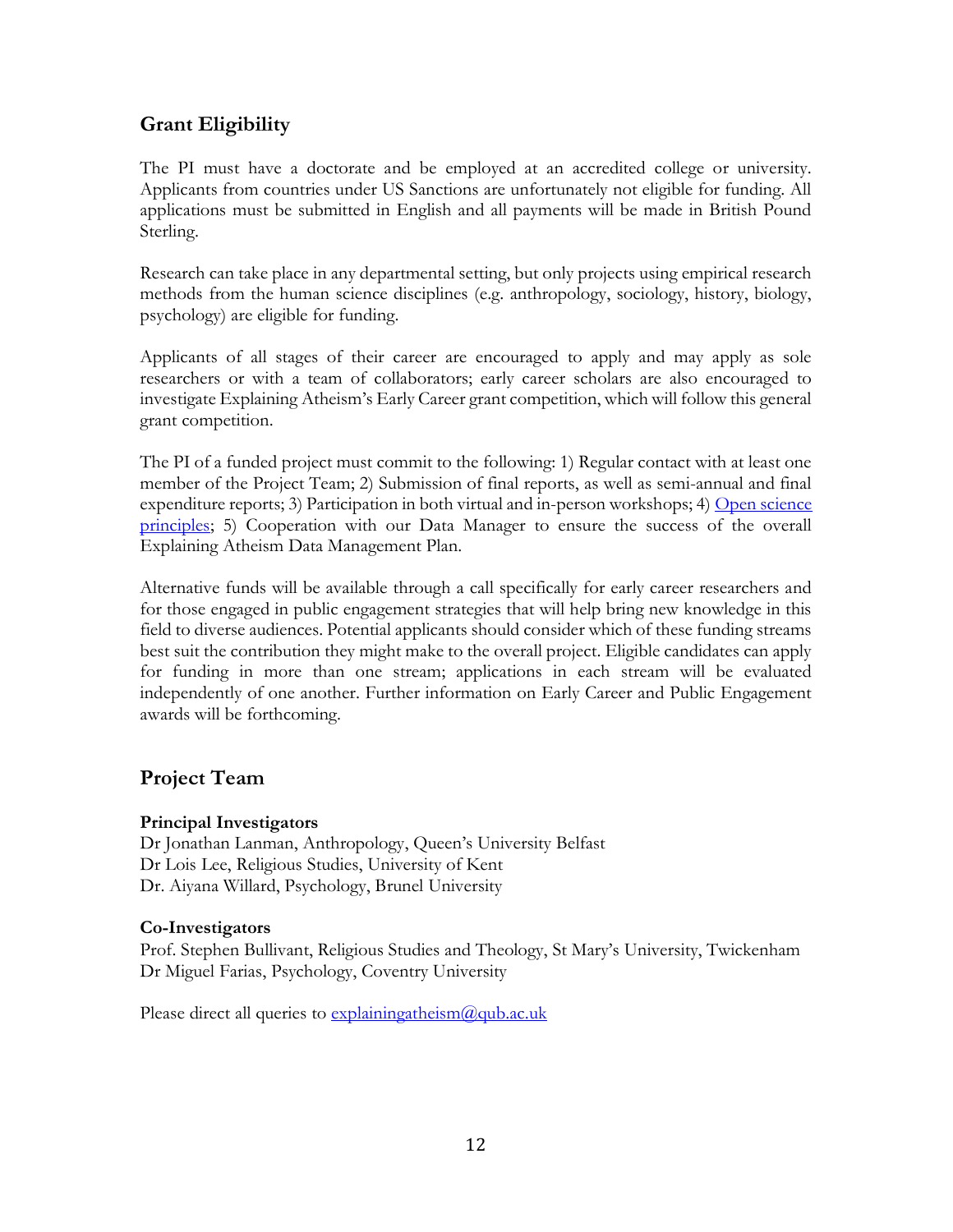#### Explaining Atheism: Request for Proposals Works Cited

- Balazka, D., Houtman, D., & Lepri, B. (2021). How can big data shape the field of nonreligion studies? And why does it matter?. Patterns, 2(6), 100263.
- Beit-Hallahmi, B., (2007). Atheists: A psychological profile. Cambridge Companion to Atheism. Ed. Martin Marty. Cambridge University Press.
- Boyer, P. (2010). The Fracture of an Illusion: Science and the Dissolution of Religion. Vandenhoeck & Ruprecht.
- Brown, A. (2014). Is the internet really killing religion in the USA? The Guardian. 8 April, 2014. https://www.theguardian.com/commentisfree/2014/apr/08/internet-killingreligion-us
- Brown, C.G. (2010). What was the Religious Crisis of the 1960s? Journal of Religious History,  $34(4)$ , pp. 468-479.
- Bullivant, S. (2014). 'I Call You (Facebook) Friends: New Media and the New Evangelization', in Martin Lintner (ed.), God in Question: Religious Language and Secular Languages (Brixen: Verlag Weger, 2014), 461-73.
- Bullivant, S., Farias, M., Lanman, J.A., and Lee, L. (2019). Understanding Unbelief: Atheists and Agnostics Around the World: Interim Findings from 2019 Research in Brazil, China, Denmark, Japan, the United Kingdom, and the United States, Twickenham: St Mary's University, Twickenham.
- Campbell, H. A. (2017). Surveying theoretical approaches within digital religion studies. New media  $\mathcal{Q}$  society, 19(1), 15-24.
- Cragun, R., McCaffree, K., Puga-Gonzalez, I., Wildman, W., & Shults, F. L. (2021). Religious exiting and social networks: computer simulations of religious/secular pluralism. Secularism and Nonreligion, 10(1).
- Downey, A. B. (2014). Religious affiliation, education and Internet use. arXiv preprint arXiv:1403.5534.
- Dudley, R. L. (1978). Alienation from religion in adolescents from fundamentalist religious homes. Journal for the Scientific Study of Religion, 389-398.
- Farias, M., van Mulukom, V., Kahane, G., Kreplin, U., Joyce, A., Soares, P., ... & Möttönen, R. (2017). Supernatural belief is not modulated by intuitive thinking style or cognitive inhibition. Scientific Reports, 7(1), 1-8.
- Fox, J. & Tabory, E. (2008). Contemporary evidence regarding the impact of state regulation of religion on religious participation and belief. Sociology of Religion, 245-271.
- Gervais, W. M., & Najle, M. B. (2018). How many atheists are there?. Social Psychological and Personality Science, 9(1), 3-10.
- Gervais, W. M., van Elk, M., Xygalatas, D., McKay, R. T., Aveyard, M., Buchtel, E. E., ... & Bulbulia, J. (2018). Analytic atheism: A cross-culturally weak and fickle phenomenon?. Judgment and Decision making.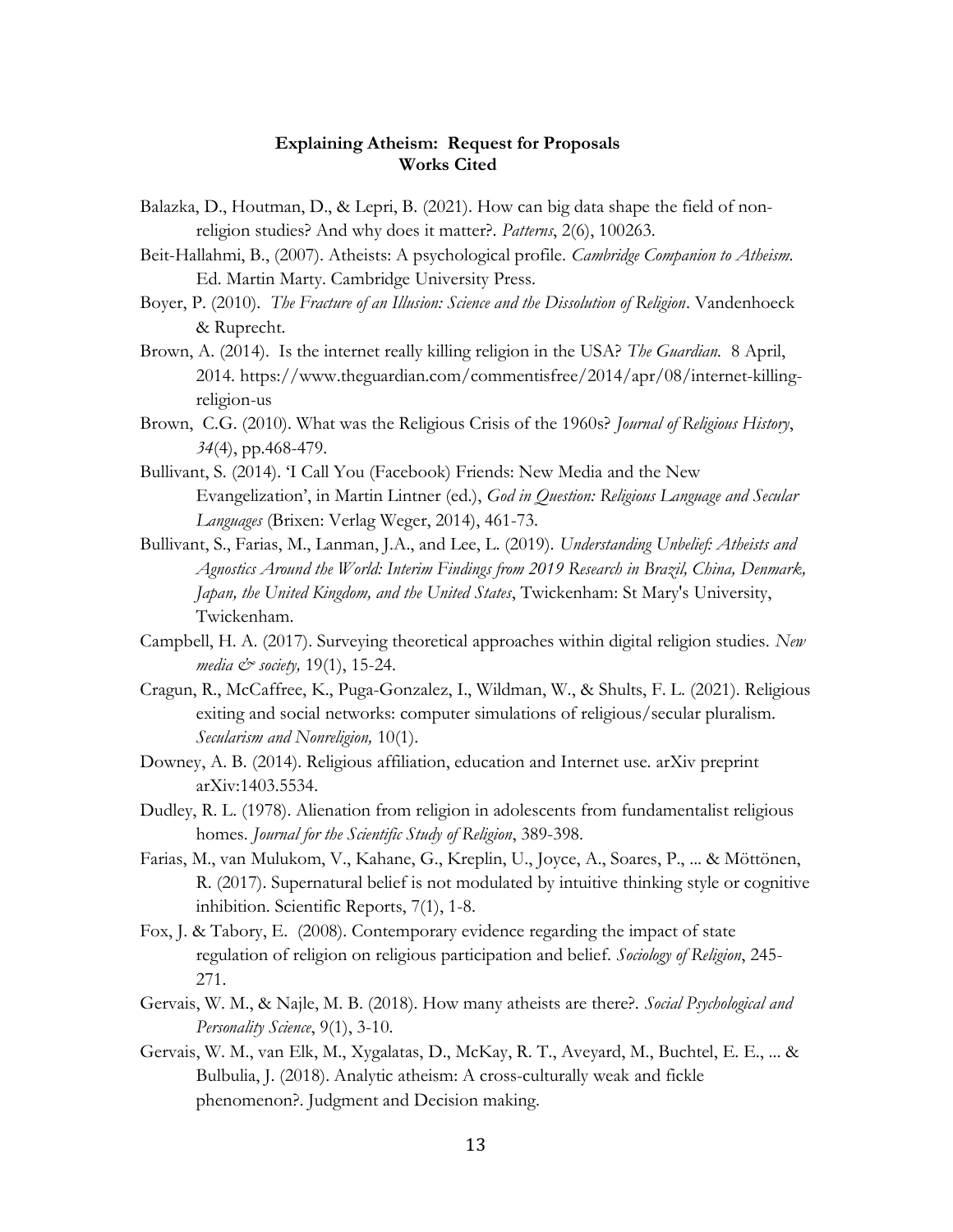Guthrie, S. E. (1995). Faces in the clouds: A new theory of religion. Oxford University Press

- Henrich, J., Heine, S. J., & Norenzayan, A. (2010). The weirdest people in the world?. Behavioral and brain sciences, 33(2-3), 61-83.
- Hitchcock, C. (2018). Probabilistic Causation. Stanford Encyclopaedia of Philosophy. https://seop.illc.uva.nl/entries/causation-probabilistic/
- Hunsberger, B.E., and Altemeyer, B. (2006). Atheists: A groundbreaking study of America's nonbelievers. Prometheus Books.
- Jacquet, P. O., Pazhoohi, F., Findling, C., Mell, H., Chevallier, C., & Baumard, N. (2021). Predictive modeling of religiosity, prosociality, and moralizing in 295,000 individuals from European and non-European populations. Humanities and Social Sciences Communications, 8(1), 1-12.
- Kay, A.C., Gaucher, D., Napier, J.L., Callan, M.J. and Laurin, K., (2008). God and the government: testing a compensatory control mechanism for the support of external systems. Journal of personality and social psychology, 95(1), p.18.
- Kelemen, D., & Rosset, E. (2009). The human function compunction: Teleological explanation in adults. Cognition, 111(1), 138-143.
- Lanman, J.A. (2009). A secular mind: towards a cognitive anthropology of Atheism (Doctoral dissertation, Oxford University, UK).
- Lanman, J.A. (2012). On the Non-Evolution of Atheism and the Importance of Definitions and Data. Religion, Brain, and Behavior, 2: 76-78.
- Lanman, J.A. (2016). A Cognitive Perspective Helps Make the Scientific Study of Atheism Possible. Nonreligion & Secularity Research Network blog. https://nsrn.net/2016/03/23/a-cognitive-perspective-helps-make-the-scientificstudy-of-atheism-possible/
- Lanman, J.A. and Buhrmester, M.D. (2017). Religious actions speak louder than words: Exposure to credibility-enhancing displays predicts theism. Religion, Brain & Behavior, 7(1), pp.3-16.
- LeDrew, S. (2016). The evolution of atheism: The politics of a modern movement. New York: Oxford University Press, USA.
- Lee, L. (2015). Recognizing the Non-religious: Reimagining the Secular. Oxford: Oxford University Press.
- Lifshitz, M., van Elk, M., & Luhrmann, T. M. (2019). Absorption and spiritual experience: A review of evidence and potential mechanisms. Consciousness and cognition, 73, 102760.
- Lindeman, M., van Elk, M., Lipsanen, J., Marin, P., & Schjødt, U. (2019). Religious unbelief in three western European countries: Identifying and characterizing unbeliever types using latent class analysis. The International Journal for the Psychology of Religion, 29(3), 184-203.
- Luhrmann, T. M., Weisman, K., Aulino, F., Brahinsky, J. D., Dulin, J. C., Dzokoto, V. A., ... & Smith, R. E. (2021). Sensing the presence of gods and spirits across cultures and faiths. Proceedings of the National Academy of Sciences, 118(5).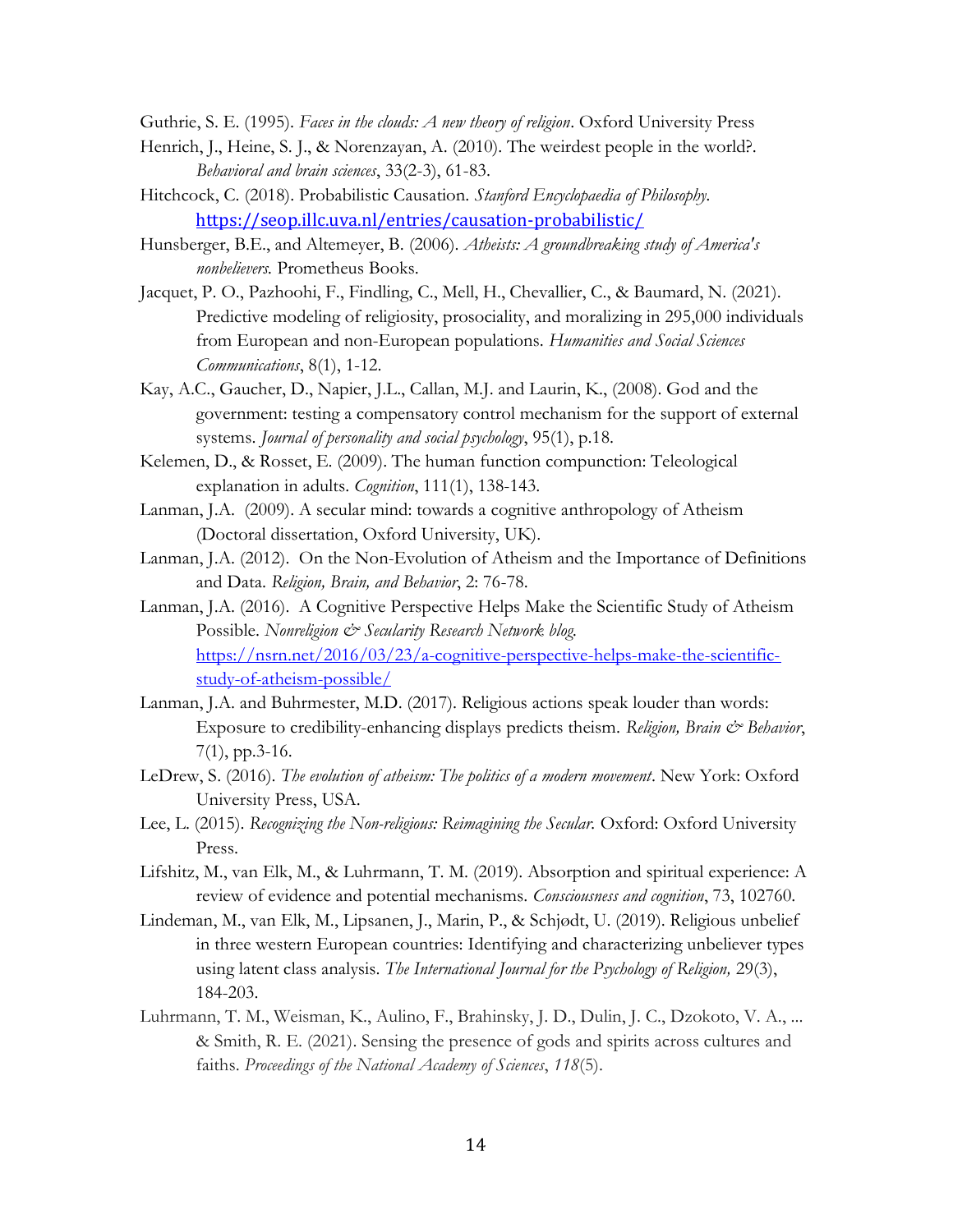- McClure, P. (2016). Faith and Facebook in a Pluralistic Age: The Effects of Social Networking Sites on the Religious Beliefs of Emerging Adults, Sociological Perspectives 59/4, 818-34.
- McClure, P. (2017). Tinkering with Technology and Religion in the Digital Age: The Effects of Internet Use on Religious Belief, Behavior, and Belonging, Journal for the Scientific Study of Religion, 56 (3): 481-97.
- Mocan, N., & Pogorelova, L. (2017). Compulsory schooling laws and formation of beliefs: Education, religion and superstition. *Journal of Economic Behavior & Organization*, 142, 509-539.
- Norenzayan, A., Gervais, W.M. and Trzesniewski, K.H., (2012). Mentalizing deficits constrain belief in a personal God. PloS one, 7(5).
- Norris, P. & Inglehart, R. (2004). Sacred and Secular: Religion and Politics Worldwide. Cambridge: Cambridge University Press.
- Olson, D. V., Marshall, J., Jung, J. H., & Voas, D. (2020). Sacred Canopies or Religious Markets? The Effect of County‐Level Religious Diversity on Later Changes in Religious Involvement. Journal for the Scientific Study of Religion, 59(2), 227-246.
- Pennycook, G., Cheyne, J. A., Seli, P., Koehler, D. J., & Fugelsang, J. A. (2012). Analytic cognitive style predicts religious and paranormal belief. Cognition, 123(3), 335-346.
- Possamai-Inesedy, A., & Nixon, A. (Eds.). (2019). The digital social: religion and belief (Vol. 69). Walter de Gruyter GmbH & Co KG.
- Sheard, M. (2014). 'Ninety-eight atheists: Atheism among the non-elite in twentieth century Britain', Secularism and Nonreligion, 3 (6): 1-16.
- Shariff, A. F., Cohen, A. B., & Norenzayan, A. (2008). The devil's advocate: Secular arguments diminish both implicit and explicit religious belief. Journal of Cognition and Culture, 8(3-4), 417-423.
- Smolkin, V. (2018). A Sacred Space Is Never Empty: A History of Soviet Atheism. Princeton University Press.
- Sosis, R. (2009). The adaptationist-byproduct debate on the evolution of religion: Five misunderstandings of the adaptationist program. Journal of Cognition and Culture, 9(3- 4), pp.315-332.
- Stolz, J. (2020). Secularization theories in the twenty-first century: Ideas, evidence, and problems. Presidential address. Social compass, 67(2), 282-308.
- Strhan, A. & Shillitoe, R. (2019). The Stickiness of Non-Religion? Intergenerational Transmission and the Formation of Non-Religious Identities in Childhood. Sociology, 53 (6): 1094-1110.
- Taira, T. (2021). 'The Internet and the Social Media Revolution', in Michael Ruse and Stephen Bullivant (eds), The Cambridge History of Atheism (New York: Cambridge University Press).
- Taves, A. (2013). Building blocks of sacralities. Handbook of the psychology of religion and spirituality, pp.138-161.